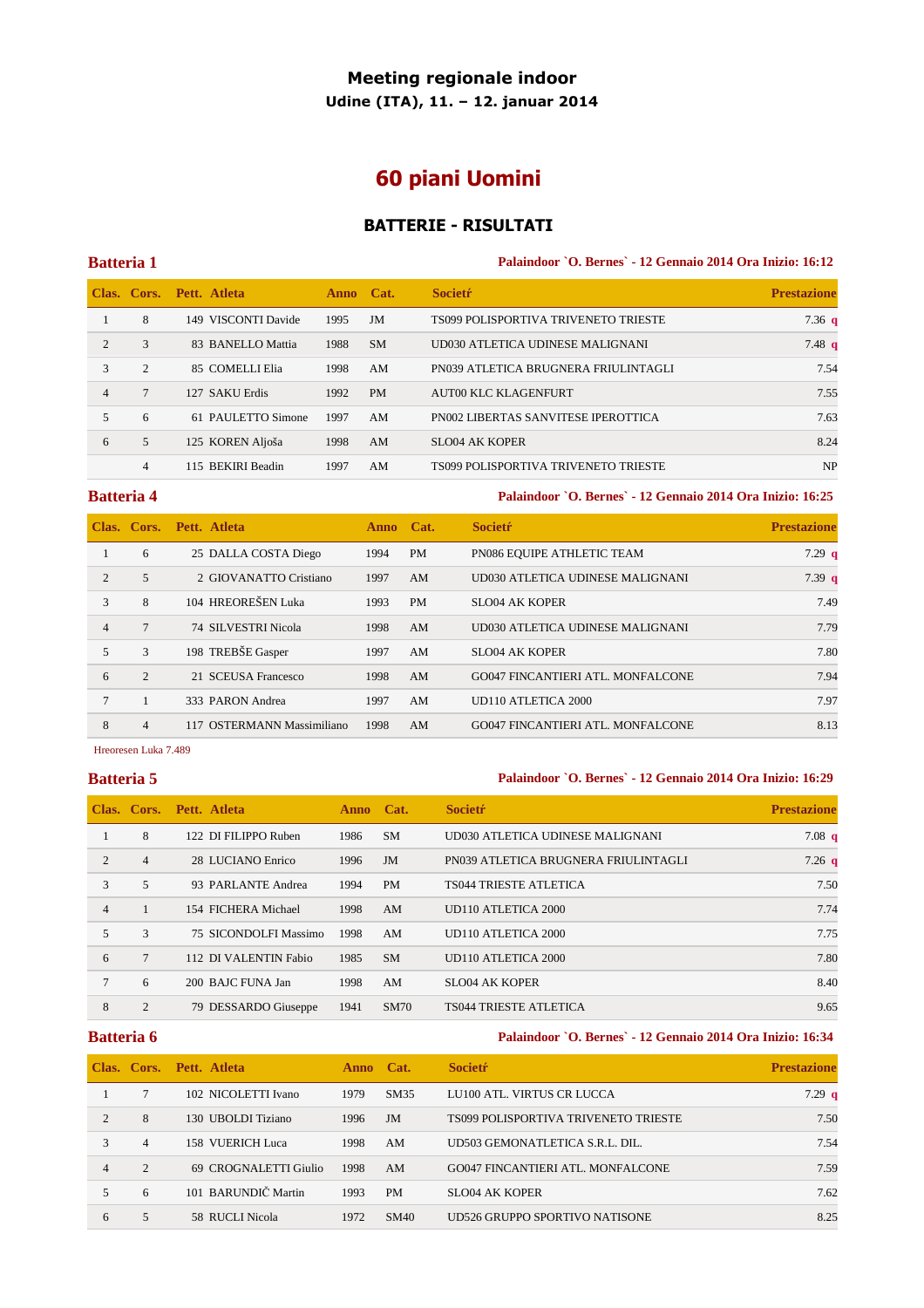7 1 131 PETRUSSA Paolo 1968 SM45 UD526 GRUPPO SPORTIVO NATISONE 8.48

8 3 100 TAMARO Tristano 1938 SM75 TS044 TRIESTE ATLETICA 9.34

**Batteria 7 Palaindoor `O. Bernes` - 12 Gennaio 2014 Ora Inizio: 16:37** 

|                |               | Clas. Cors. Pett. Atleta | Anno Cat. |           | <b>Societr</b>                              | <b>Prestazione</b> |
|----------------|---------------|--------------------------|-----------|-----------|---------------------------------------------|--------------------|
|                | 4             | 64 CUSMA Francesco       | 1996      | JM        | <b>TS544 SPORTIAMO</b>                      | 7.39 <sub>q</sub>  |
| $\mathfrak{D}$ |               | 44 PILLOT Giovanni       | 1992      | <b>PM</b> | PN039 ATLETICA BRUGNERA FRIULINTAGLI        | $7.44 \text{ q}$   |
| 3              | 2             | 3 BINI Gabriele          | 1991      | <b>SM</b> | <b>TS044 TRIESTE ATLETICA</b>               | $7.48$ q           |
| $\overline{4}$ | 8             | 98 BASALISCO Giovanni    | 1997      | AM        | UD030 ATLETICA UDINESE MALIGNANI            | 7.49 <sub>q</sub>  |
| 5              | 6             | 71 SIMONETTO Nicola      | 1998      | AM        | <b>PN002 LIBERTAS SANVITESE IPEROTTICA</b>  | 7.63               |
| 6              | $\mathcal{F}$ | 126 DE MARTIN Francesco  | 1998      | AM        | PN039 ATLETICA BRUGNERA FRIULINTAGLI        | 7.94               |
|                | 7             | 201 LAVAC Luka           | 1998      | AM        | <b>SLO04 AK KOPER</b>                       | 8.37               |
|                | 5             | 47 VIDA Patrick          | 1994      | <b>PM</b> | <b>TS099 POLISPORTIVA TRIVENETO TRIESTE</b> | <b>NP</b>          |

Basalisco Giovanni 7.484

**RIEPILOGO Palaindoor `O. Bernes` Palaindoor `O. Bernes**`

|                |                | <b>Clas. Cors. Pett. Atleta</b> | Anno Cat. |             | Societŕ                              | <b>Prestazione</b> |
|----------------|----------------|---------------------------------|-----------|-------------|--------------------------------------|--------------------|
| $\mathbf{1}$   | 8              | 122 DI FILIPPO Ruben            | 1986 SM   |             | UD030 ATLETICA UDINESE MALIGNANI     | $7.08$ q           |
| $\overline{2}$ | $\overline{4}$ | 28 LUCIANO Enrico               | 1996      | <b>JM</b>   | PN039 ATLETICA BRUGNERA FRIULINTAGLI | $7.26$ q           |
| 3              | 6              | 25 DALLA COSTA Diego            | 1994      | <b>PM</b>   | PN086 EQUIPE ATHLETIC TEAM           | $7.29$ q           |
| 3              | 7              | 102 NICOLETTI Ivano             | 1979      | <b>SM35</b> | LU100 ATL. VIRTUS CR LUCCA           | $7.29$ q           |
| 5              | 8              | 149 VISCONTI Davide             | 1995      | JM          | TS099 POLISPORTIVA TRIVENETO TRIESTE | 7.36 <sub>q</sub>  |
| 5              | 3              | 128 REVATTI Roberto             | 1976      | <b>SM35</b> | <b>TS044 TRIESTE ATLETICA</b>        | 7.36 <sub>q</sub>  |
| $\overline{7}$ | $\overline{2}$ | 18 GOTTARDIS Davide             | 1998 AM   |             | TS044 TRIESTE ATLETICA               | 7.37 <sub>q</sub>  |
| 8              | 5              | 66 EGBO Ferdinand Ugonna 1998   |           | <b>AM</b>   | PN002 LIBERTAS SANVITESE IPEROTTICA  | 7.38 q             |
| 9              | $\mathbf{1}$   | 94 VARIOLA Mattia               | 1995      | JM          | PN039 ATLETICA BRUGNERA FRIULINTAGLI | 7.39 <sub>q</sub>  |
| 9              | 5              | 2 GIOVANATTO Cristiano          | 1997 AM   |             | UD030 ATLETICA UDINESE MALIGNANI     | 7.39 <sub>q</sub>  |
| 9              | 4              | 64 CUSMA Francesco              | 1996      | JM          | TS544 SPORTIAMO                      | 7.39 <sub>q</sub>  |
| 12             | $\mathbf{1}$   | 44 PILLOT Giovanni              | 1992 PM   |             | PN039 ATLETICA BRUGNERA FRIULINTAGLI | 7.44 <b>q</b>      |
| 13             | 3              | 83 BANELLO Mattia               | 1988      | <b>SM</b>   | UD030 ATLETICA UDINESE MALIGNANI     | $7.48$ q           |
| 13             | $\overline{2}$ | 3 BINI Gabriele                 | 1991      | <b>SM</b>   | TS044 TRIESTE ATLETICA               | 7.48q              |
| 15             | 8              | 104 HREORESEN Luka              | 1993      | <b>PM</b>   | SLO04 AK KOPER                       | 7.49               |
| 15             | 8              | 98 BASALISCO Giovanni           | 1997      | AM          | UD030 ATLETICA UDINESE MALIGNANI     | 7.49 <sub>q</sub>  |
| 15             | 7              | 39 LENARDIS Joshua              | 1994      | PM          | UD030 ATLETICA UDINESE MALIGNANI     | $7.49$ q           |
| 18             | $\overline{4}$ | 151 POTOCCO Andrea              | 1994      | <b>PM</b>   | <b>TS044 TRIESTE ATLETICA</b>        | 7.50               |
| 18             | 8              | 130 UBOLDI Tiziano              | 1996      | JM          | TS099 POLISPORTIVA TRIVENETO TRIESTE | 7.50               |
| 18             | 5              | 93 PARLANTE Andrea              | 1994      | PM          | TS044 TRIESTE ATLETICA               | 7.50               |
| 21             | 6              | 155 KIAKOS Georgios             | 1992      | <b>PM</b>   | AUT00 KLC KLAGENFURT                 | 7.51               |
| 22             | $\overline{4}$ | 158 VUERICH Luca                | 1998      | AM          | UD503 GEMONATLETICA S.R.L. DIL.      | 7.54               |
| 22             | $\overline{2}$ | 85 COMELLI Elia                 | 1998 AM   |             | PN039 ATLETICA BRUGNERA FRIULINTAGLI | 7.54               |
| 24             | 8              | 60 BLASCO Alberto               | 1997 AM   |             | TS044 TRIESTE ATLETICA               | 7.55               |
| 24             | $\overline{7}$ | 127 SAKU Erdis                  | 1992      | <b>PM</b>   | AUT00 KLC KLAGENFURT                 | 7.55               |
| 26             | $\overline{4}$ | 72 MADEDDU Pietro               | 1998 AM   |             | TS099 POLISPORTIVA TRIVENETO TRIESTE | 7.58               |
| 27             | 2              | 69 CROGNALETTI Giulio           | 1998      | AM          | GO047 FINCANTIERI ATL. MONFALCONE    | 7.59               |
| 28             | 6              | 101 BARUNDIC Martin             | 1993      | <b>PM</b>   | SLO04 AK KOPER                       | 7.62               |
| 29             | 6              | 61 PAULETTO Simone              | 1997 AM   |             | PN002 LIBERTAS SANVITESE IPEROTTICA  | 7.63               |
| 29             | 6              | 71 SIMONETTO Nicola             | 1998 AM   |             | PN002 LIBERTAS SANVITESE IPEROTTICA  | 7.63               |
| 31             | $\overline{2}$ | 52 CONTI Vincenzo               | 1976 SM35 |             | VE471 ATL.BIOTEKNA MARCON            | 7.73               |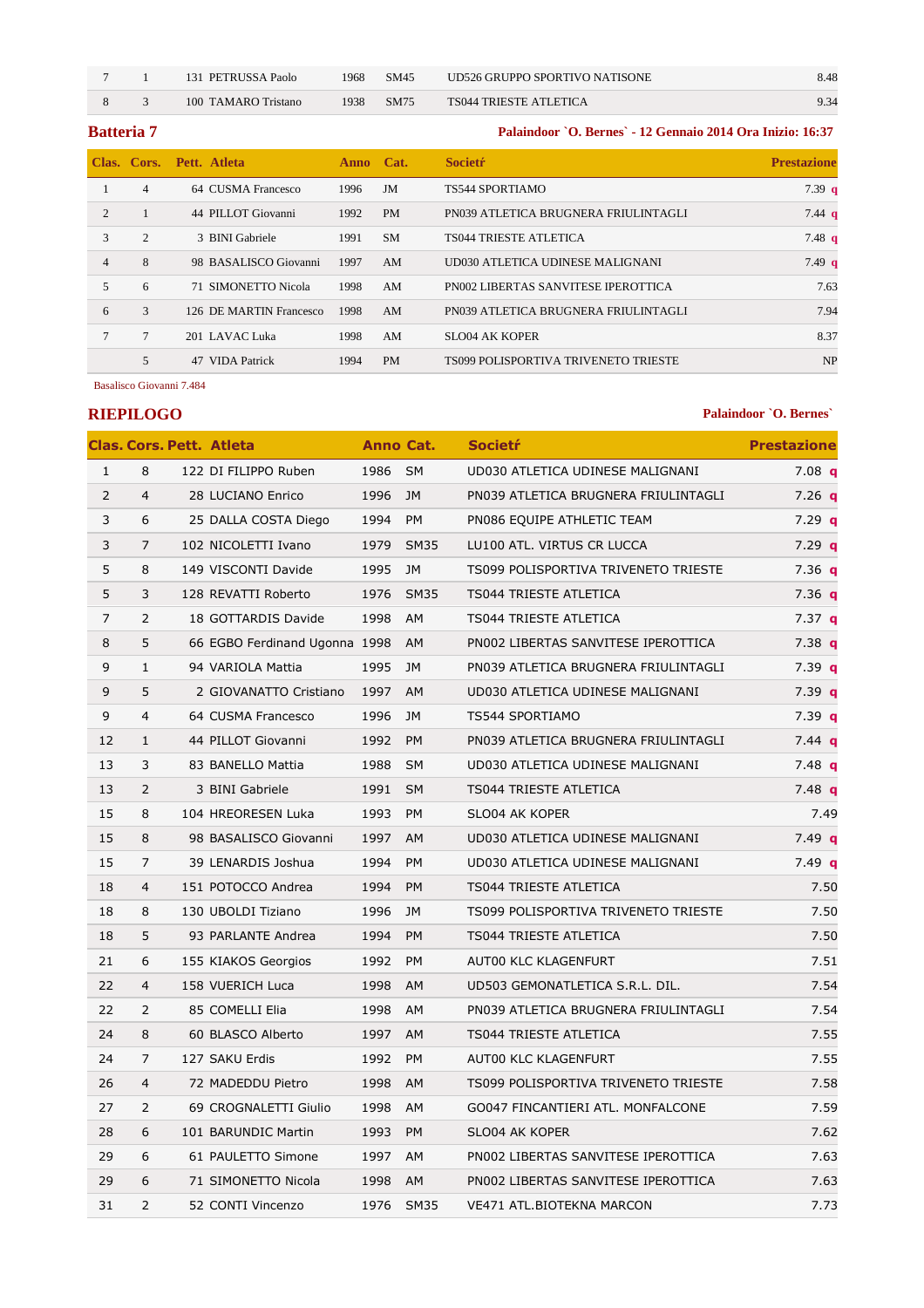| 32 | $\mathbf{1}$   | 154 FICHERA Michael                             | 1998 | <b>AM</b>   | UD110 ATLETICA 2000                  | 7.74      |
|----|----------------|-------------------------------------------------|------|-------------|--------------------------------------|-----------|
| 33 | 3              | 75 SICONDOLFI Massimo                           | 1998 | AM          | UD110 ATLETICA 2000                  | 7.75      |
| 34 | 7              | 74 SILVESTRI Nicola                             | 1998 | <b>AM</b>   | UD030 ATLETICA UDINESE MALIGNANI     | 7.79      |
| 34 | 8              | 32 KARLIN Markus                                | 1998 | AM          | AUT00 KLC KLAGENFURT                 | 7.79      |
| 36 | 3              | 198 TREBSE Gasper                               | 1997 | AM          | SLO04 AK KOPER                       | 7.80      |
| 36 | 7              | 112 DI VALENTIN Fabio                           | 1985 | <b>SM</b>   | UD110 ATLETICA 2000                  | 7.80      |
| 38 | 3              | 126 DE MARTIN Francesco                         | 1998 | <b>AM</b>   | PN039 ATLETICA BRUGNERA FRIULINTAGLI | 7.94      |
| 38 | $\overline{2}$ | 21 SCEUSA Francesco                             | 1998 | AM          | GO047 FINCANTIERI ATL. MONFALCONE    | 7.94      |
| 40 | $\mathbf{1}$   | 333 PARON Andrea                                | 1997 | AM          | UD110 ATLETICA 2000                  | 7.97      |
| 41 | 6              | 555 BIANCOFIORE Marco                           | 1981 | <b>SM</b>   | LU100 ATL. VIRTUS CR LUCCA           | 7.98      |
| 42 | $\overline{4}$ | <b>OSTERMANN</b><br>117 <sub>Massimiliano</sub> | 1998 | AM          | GO047 FINCANTIERI ATL. MONFALCONE    | 8.13      |
| 43 | 7              | 38 PETRUSSA Gianni                              | 1966 | <b>SM45</b> | UD526 GRUPPO SPORTIVO NATISONE       | 8.21      |
| 44 | 5              | 125 KOREN Aljosa                                | 1998 | AM          | SLO04 AK KOPER                       | 8.24      |
| 45 | 5              | 58 RUCLI Nicola                                 | 1972 | <b>SM40</b> | UD526 GRUPPO SPORTIVO NATISONE       | 8.25      |
| 46 | 7              | 201 LAVAC Luka                                  | 1998 | <b>AM</b>   | SLO04 AK KOPER                       | 8.37      |
| 47 | 6              | 200 BAJC FUNA Jan                               | 1998 | AM          | SLO04 AK KOPER                       | 8.40      |
| 48 | $\mathbf{1}$   | 131 PETRUSSA Paolo                              | 1968 | <b>SM45</b> | UD526 GRUPPO SPORTIVO NATISONE       | 8.48      |
| 49 | 5              | 106 ANTONINI Fabio                              | 1946 | <b>SM65</b> | <b>TS044 TRIESTE ATLETICA</b>        | 8.81      |
| 50 | 3              | 100 TAMARO Tristano                             | 1938 | <b>SM75</b> | <b>TS044 TRIESTE ATLETICA</b>        | 9.34      |
| 51 | 2              | 79 DESSARDO Giuseppe                            | 1941 | <b>SM70</b> | <b>TS044 TRIESTE ATLETICA</b>        | 9.65      |
|    | 3              | 81 BANDELLI Alessandro                          | 1994 | <b>PM</b>   | GO050 ATLETICA GORIZIA CA. RI. FVG   | Squ       |
|    | $\overline{4}$ | 115 BEKIRI Beadin                               | 1997 | AM          | TS099 POLISPORTIVA TRIVENETO TRIESTE | <b>NP</b> |
|    | 5              | 47 VIDA Patrick                                 | 1994 | <b>PM</b>   | TS099 POLISPORTIVA TRIVENETO TRIESTE | <b>NP</b> |

# **Salto con l'asta/PV Uomini**

|  |                    |             |                     |                                                                                                                              | 17:23              |
|--|--------------------|-------------|---------------------|------------------------------------------------------------------------------------------------------------------------------|--------------------|
|  | Clas, Pett, Atleta | <b>Anno</b> | $\blacksquare$ Cat. | <b>Societr</b>                                                                                                               | <b>Prestazione</b> |
|  | 325 BATAGELJ Jure  | 1982 SM     |                     | SLO00 AK GORICA                                                                                                              | 4.80               |
|  |                    |             |                     | 3.10 3.25 3.40 3.55 3.70 3.85 3.95 4.05 4.15 4.25 4.30 4.35 4.40 4.45 4.50 4.55 4.60 4.65 4.70 4.75 4.80 4.85 4.90 4.95 5.00 |                    |

**Palaindoor `O. Bernes` - 11 Gennaio 2014 Ora Inizio: 15:30 - Ora Fine:** 

|  |  |  |  |  |  |  |  | . XO 0 XXX |  |  |  |  |
|--|--|--|--|--|--|--|--|------------|--|--|--|--|

|   | 114 ČEBRON Zan                                                                                           |  |                |            | 1992 |                | <b>PM</b>              |  |                                              | SLO01 AD MASS LJUBLJANA                     |            |  |                |                 |                                      | 4.70 |
|---|----------------------------------------------------------------------------------------------------------|--|----------------|------------|------|----------------|------------------------|--|----------------------------------------------|---------------------------------------------|------------|--|----------------|-----------------|--------------------------------------|------|
|   | 3.10 3.25 3.40 3.55 3.70 3.85 3.95 4.05 4.15 4.25 4.30 4.35 4.40 4.45 4.50 4.55 4.60 4.65 4.70 4.75 4.80 |  |                |            |      |                |                        |  |                                              |                                             |            |  |                |                 |                                      |      |
|   |                                                                                                          |  | <b>Service</b> | $\sim$     |      |                |                        |  |                                              | $0 \cdot 0 \cdot 0 \cdot 0 \cdot 0 \cdot 0$ |            |  | $\overline{O}$ | $\sim 10^{-11}$ | <b>XXX</b>                           |      |
|   | 37 BASSO Mirco                                                                                           |  |                |            | 1996 |                | JM.                    |  |                                              |                                             |            |  |                |                 | PN039 ATLETICA BRUGNERA FRIULINTAGLI | 4.40 |
|   | 3.10 3.25 3.40 3.55 3.70 3.85 3.95 4.05 4.15 4.25 4.30 4.35 4.40 4.45 4.50 4.55                          |  |                |            |      |                |                        |  |                                              |                                             |            |  |                |                 |                                      |      |
|   |                                                                                                          |  | $\sim$         | $\Omega$ - |      | $\overline{O}$ | <b>Service</b> Service |  | $\overline{0}$ $\overline{1}$ $\overline{1}$ |                                             | <b>XXX</b> |  |                |                 |                                      |      |
| 4 | 129 BLAŽEJ Aljaž                                                                                         |  |                |            | 1995 |                | JM                     |  |                                              | SLO00 AK GORICA                             |            |  |                |                 |                                      | 4.40 |
|   |                                                                                                          |  |                |            |      |                |                        |  |                                              |                                             |            |  |                |                 |                                      |      |

3.10 3.25 3.40 3.55 3.70 3.85 3.95 4.05 4.15 4.25 4.30 4.35 4.40 4.45 4.50

- - - - - - - - - XXO - - O - XXX

5 12 MANDUSIC Max 1998 AM TS044 TRIESTE ATLETICA 4.25

3.10 3.25 3.40 3.55 3.70 3.85 3.95 4.05 4.15 4.25 4.30 4.35 4.40

- - - - - - - - - O - - XXX

6 125 RUI Davide 1996 JM PN039 ATLETICA BRUGNERA FRIULINTAGLI 3.95

3.10 3.25 3.40 3.55 3.70 3.85 3.95 4.05

- - - - - O O XXX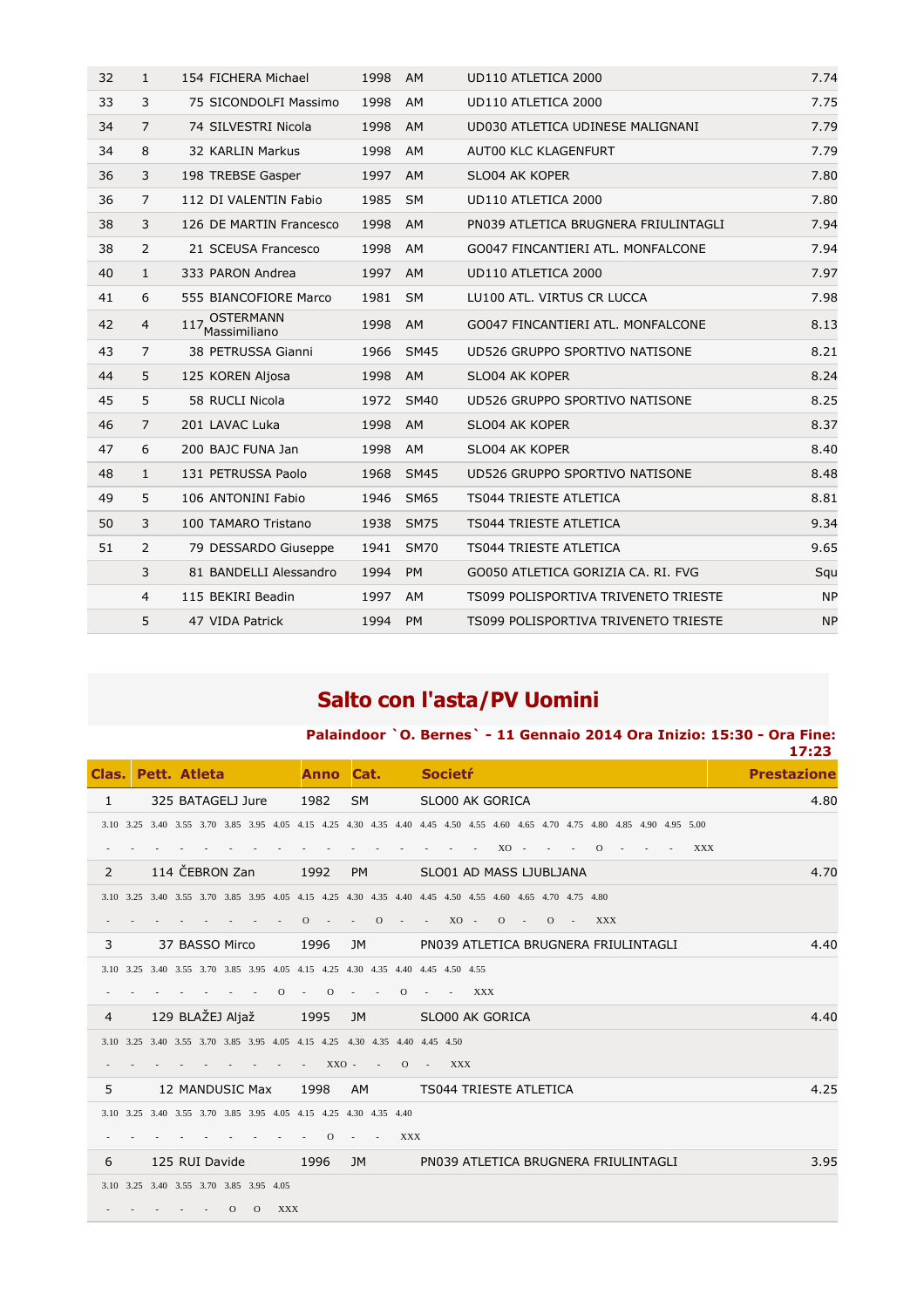| 7  | 134 CAPORALE Daniele 1969               |      | SM45        | UD030 ATLETICA UDINESE MALIGNANI | 3.95 |
|----|-----------------------------------------|------|-------------|----------------------------------|------|
|    | 3.10 3.25 3.40 3.55 3.70 3.85 3.95 4.05 |      |             |                                  |      |
|    | XO O<br><b>XXX</b>                      |      |             |                                  |      |
| 8  | 139 DI VORA Federico                    | 1996 | JM          | UD030 ATLETICA UDINESE MALIGNANI | 3.70 |
|    | 3.10 3.25 3.40 3.55 3.70 3.85           |      |             |                                  |      |
|    | XO XO XXX<br>$\overline{\phantom{a}}$   |      |             |                                  |      |
| 9  | 40 PIPPO Gabriele                       | 1995 | JM.         | UD030 ATLETICA UDINESE MALIGNANI | 3.70 |
|    | 3.10 3.25 3.40 3.55 3.70 3.85           |      |             |                                  |      |
|    | XXO XO XXX                              |      |             |                                  |      |
| 10 | 22 SABUCCO Riccardo 1997                |      | <b>AM</b>   | UD030 ATLETICA UDINESE MALIGNANI | 3.55 |
|    | 3.10 3.25 3.40 3.55 3.70                |      |             |                                  |      |
|    | XO XXX<br>$\Omega$                      |      |             |                                  |      |
|    | 103 BRESSAN Davide                      | 1975 | <b>SM35</b> | PD131 G.S. FIAMME ORO PADOVA     | Rit  |

# **60 piani Donne**

## **BATTERIE - RISULTATI**

## **Batteria 1 Palaindoor `O. Bernes` - 12 Gennaio 2014 Ora Inizio: 16:47 Clas. Cors. Pett. Atleta Anno Cat. Societŕ Prestazione** 1 4 35 IUS Celeste 1998 AF PN002 LIBERTAS SANVITESE IPEROTTICA 8.07 **q** 2 3 31 STOLZ Isabella 1993 PF AUT00 KLC KLAGENFURT 8.22 **q** 3 7 63 CECOLIN Francesca 1991 SF TS010 C.U.S. TRIESTE 8.57 **q** 4 2 8 MIOTTO Noemi 1997 AF UD110 ATLETICA 2000 8.64 **q** 5 5 125 JAKOMIN Eva 1998 AF SLO04 AK KOPER 8.67 6 6 82 LOZINSEK Lisa 1997 AF AUT00 KLC KLAGENFURT 8.78 7 8 143 DI VORA Alessandra 1998 AF UD503 GEMONATLETICA S.R.L. DIL. 9.00

**Batteria 2 Palaindoor `O. Bernes` - 12 Gennaio 2014 Ora Inizio: 16:50** 

|                |                | Clas. Cors. Pett. Atleta | Anno Cat. |    | <b>Societr</b>                       | <b>Prestazione</b> |
|----------------|----------------|--------------------------|-----------|----|--------------------------------------|--------------------|
|                | $\overline{4}$ | 150 CARMASSI Giada       | 1994      | PF | PN039 ATLETICA BRUGNERA FRIULINTAGLI | $7.83\text{ q}$    |
| 2              |                | 49 COVASSIN Chiara       | 1997      | AF | PN002 LIBERTAS SANVITESE IPEROTTICA  | 8.30q              |
| 3              | 3              | 365 ZUGAN Lea            | 1998      | AF | SLO04 AK KOPER                       | 8.34 $q$           |
| $\overline{4}$ | 5              | 104 IUS Elisa            | 1997      | AF | PN002 LIBERTAS SANVITESE IPEROTTICA  | 8.38 q             |
| $\mathfrak{F}$ | 6              | 148 MARTINI Miriam       | 1997      | AF | TS010 C.U.S. TRIESTE                 | 8.39q              |
| 6              | $\overline{7}$ | 70 VISSA Sintayehu       | 1996      | JF | UD110 ATLETICA 2000                  | $8.43 \text{ q}$   |
| 7              | $\mathcal{L}$  | 43 GULIC Annalisa        | 1997      | AF | TS099 POLISPORTIVA TRIVENETO TRIESTE | 8.43 $q$           |
| 8              | 8              | 84 FORGIARINI Federica   | 1997      | AF | UD503 GEMONATLETICA S.R.L. DIL.      | 8.78               |

Miglior apprezzamento Vissa 8.426 - Gulic 8.430

### **RIEPILOGO Palaindoor `O. Bernes`**

|   |   | <b>Clas, Cors, Pett. Atleta</b> | Anno Cat. |    | <b>Societr</b>                       | <b>Prestazione</b> |
|---|---|---------------------------------|-----------|----|--------------------------------------|--------------------|
|   | 4 | 150 CARMASSI Giada              | 1994      | PF | PN039 ATLETICA BRUGNERA FRIULINTAGLI | 7.83 <sub>q</sub>  |
|   | 4 | 35 IUS Celeste                  | 1998 AF   |    | PN002 LIBERTAS SANVITESE IPEROTTICA  | 8.07 <sub>a</sub>  |
| 3 | 3 | 31 STOLZ Isabella               | 1993 PF   |    | AUT00 KLC KLAGENFURT                 | $8.22 \text{ q}$   |
| 4 |   | 17 BARLASSINA Anna              | 1996 JF   |    | PN039 ATLETICA BRUGNERA FRIULINTAGLI | $8.25$ q           |
|   | 3 | 153 ANESE Evelina               | 1995 JF   |    | PN039 ATLETICA BRUGNERA FRIULINTAGLI | 8.26 <sub>a</sub>  |
| 6 |   | 49 COVASSIN Chiara              | 1997      | AF | PN002 LIBERTAS SANVITESE IPEROTTICA  | 8.30 <sub>a</sub>  |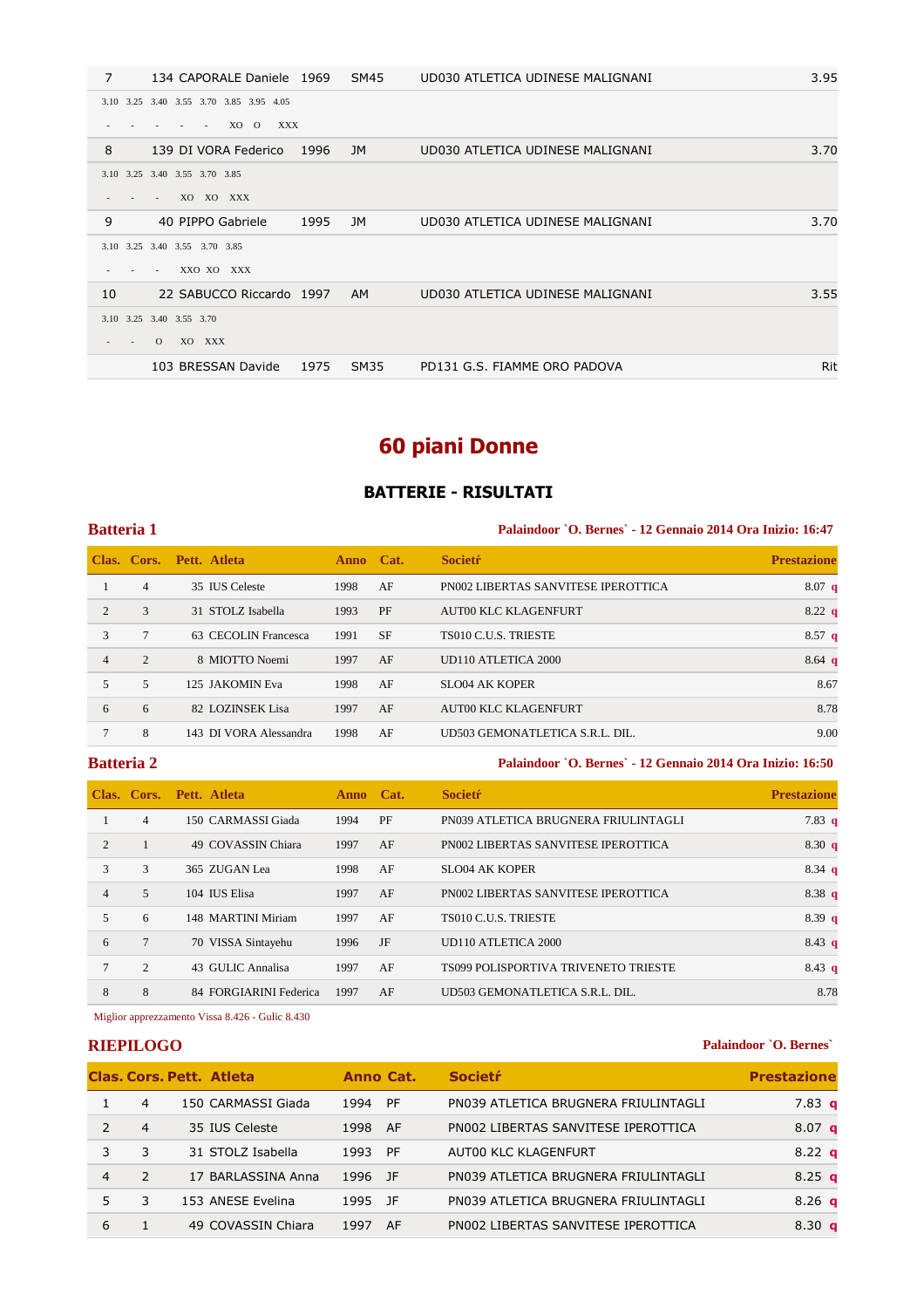| $\overline{7}$ | 3              | 365 ZUGAN Lea               | 1998    | AF  | SLO04 AK KOPER                       | $8.34$ a          |
|----------------|----------------|-----------------------------|---------|-----|--------------------------------------|-------------------|
| 8              | 5              | 104 IUS Elisa               | 1997    | AF  | PN002 LIBERTAS SANVITESE IPEROTTICA  | 8.38 $q$          |
| 9              | 6              | 148 MARTINI Miriam          | 1997    | AF  | TS010 C.U.S. TRIESTE                 | 8.39 $q$          |
| 10             | $\overline{7}$ | 70 VISSA Sintayehu          | 1996 JF |     | UD110 ATLETICA 2000                  | 8.43 $q$          |
| 11             | 2              | 43 GULIC Annalisa           | 1997    | AF  | TS099 POLISPORTIVA TRIVENETO TRIESTE | 8.43 $q$          |
| 12             | 8              | 140 CERNIVANI Giulia        | 1998    | AF  | TS010 C.U.S. TRIESTE                 | 8.53 $q$          |
| 13             | 7              | 63 CECOLIN Francesca        | 1991    | -SF | TS010 C.U.S. TRIESTE                 | 8.57 <sub>q</sub> |
| 14             | $\overline{7}$ | 145 D'ANNA Eva              | 1998    | AF  | UD110 ATLETICA 2000                  | 8.59 <sub>q</sub> |
| 15             | 2              | 8 MIOTTO Noemi              | 1997    | AF  | UD110 ATLETICA 2000                  | $8.64$ q          |
| 16             | $\overline{4}$ | 156 RINALDI Emma            | 1998    | AF  | UD030 ATLETICA UDINESE MALIGNANI     | 8.65 $q$          |
| 17             | 5              | 125 JAKOMIN Eva             | 1998    | AF  | SLO04 AK KOPER                       | 8.67              |
| 18             | 8              | 84 FORGIARINI Federica 1997 |         | AF  | UD503 GEMONATLETICA S.R.L. DIL.      | 8.78              |
| 18             | 6              | 82 LOZINSEK Lisa            | 1997    | AF  | AUT00 KLC KLAGENFURT                 | 8.78              |
| 20             | 6              | 78 PALUDETTO Sara           | 1997 AF |     | PN002 LIBERTAS SANVITESE IPEROTTICA  | 8.84              |
| 21             | 8              | 143 DI VORA Alessandra      | 1998    | AF  | UD503 GEMONATLETICA S.R.L. DIL.      | 9.00              |
|                | 5              | 120 MILLO Martina           | 1998    | AF  | TS099 POLISPORTIVA TRIVENETO TRIESTE | <b>NP</b>         |

## **FINALI - RISULTATI**

## **Finale 1 (Miglior Finale) Palaindoor `O. Bernes` - 12 Gennaio 2014 Ora Inizio: 18:07**

|                |                | <b>Clas, Cors, Pett. Atleta</b> | <b>Anno Cat.</b> |      | <b>Societr</b>                       | <b>Prestazione</b> |
|----------------|----------------|---------------------------------|------------------|------|--------------------------------------|--------------------|
|                | 5              | 150 CARMASSI Giada              | 1994             | PF   | PN039 ATLETICA BRUGNERA FRIULINTAGLI | 7.86               |
| $\mathcal{P}$  | $\overline{4}$ | 35 IUS Celeste                  | 1998             | AF   | PN002 LIBERTAS SANVITESE IPEROTTICA  | 8.10               |
| 3              | 6              | 17 BARLASSINA Anna              | 1996 JF          |      | PN039 ATLETICA BRUGNERA FRIULINTAGLI | 8.18               |
| $\overline{4}$ | 7              | 153 ANESE Evelina               | 1995 JF          |      | PN039 ATLETICA BRUGNERA FRIULINTAGLI | 8.23               |
| 5.             | 3              | 31 STOLZ Isabella               | 1993 PF          |      | AUTOO KLC KLAGENFURT                 | 8.25               |
| 6              | 8              | 365 ZUGAN Lea                   | 1998             | - AF | SLO04 AK KOPER                       | 8.25               |
| 7              |                | 104 IUS Elisa                   | 1997             | AF   | PN002 LIBERTAS SANVITESE IPEROTTICA  | 8.47               |
|                | $\mathcal{P}$  | 49 COVASSIN Chiara              | 1997             | AF   | PN002 LIBERTAS SANVITESE IPEROTTICA  | <b>NP</b>          |

# **Salto in alto/HJ Donne**

### **SERIE - RISULTATI**

**Palaindoor `O. Bernes` - 11 Gennaio 2014 Ora Inizio: 15:45 - Ora Fine: 16:20** 

| Clas. Pett. Atleta |                               |          |          |                  |            |  |                                              |          | Anno Cat.  |          |          | <b>Societr</b>                       | <b>Prestazione</b> |
|--------------------|-------------------------------|----------|----------|------------------|------------|--|----------------------------------------------|----------|------------|----------|----------|--------------------------------------|--------------------|
|                    |                               |          |          | 62 KOVAČIČ Petra |            |  | 1994                                         |          | PF         |          |          | SLO00 AK GORICA                      | 1.67               |
| 120                | 1.25                          |          |          |                  |            |  | 1.30 1.34 1.38 1.42 1.45 1.48 1.51 1.54 1.57 |          |            |          |          | $1.60$ $1.63$ $1.67$ $1.70$          |                    |
|                    |                               |          |          |                  |            |  |                                              | $\Omega$ | $\Omega$   | $\Omega$ | $\Omega$ | XXO XXX                              |                    |
| 2                  |                               |          |          |                  |            |  | 96 BRESCACIN Giulia 1986                     |          | <b>SF</b>  |          |          | PN039 ATLETICA BRUGNERA FRIULINTAGLI | 1.54               |
| 120                | 1.25                          | 1.30     |          |                  |            |  | 1.34 1.38 1.42 1.45 1.48 1.51 1.54 1.57      |          |            |          |          |                                      |                    |
|                    |                               |          |          |                  |            |  | $\Omega$                                     | $\Omega$ | <b>XXX</b> |          |          |                                      |                    |
| 3                  |                               |          |          | 95 ZINUTTI Marta |            |  | 1997                                         |          | AF         |          |          | UD030 ATLETICA UDINESE MALIGNANI     | 1.38               |
|                    | 1.20 1.25 1.30 1.34 1.38 1.42 |          |          |                  |            |  |                                              |          |            |          |          |                                      |                    |
|                    |                               | $\Omega$ | $\Omega$ | XO.              | <b>XXX</b> |  |                                              |          |            |          |          |                                      |                    |